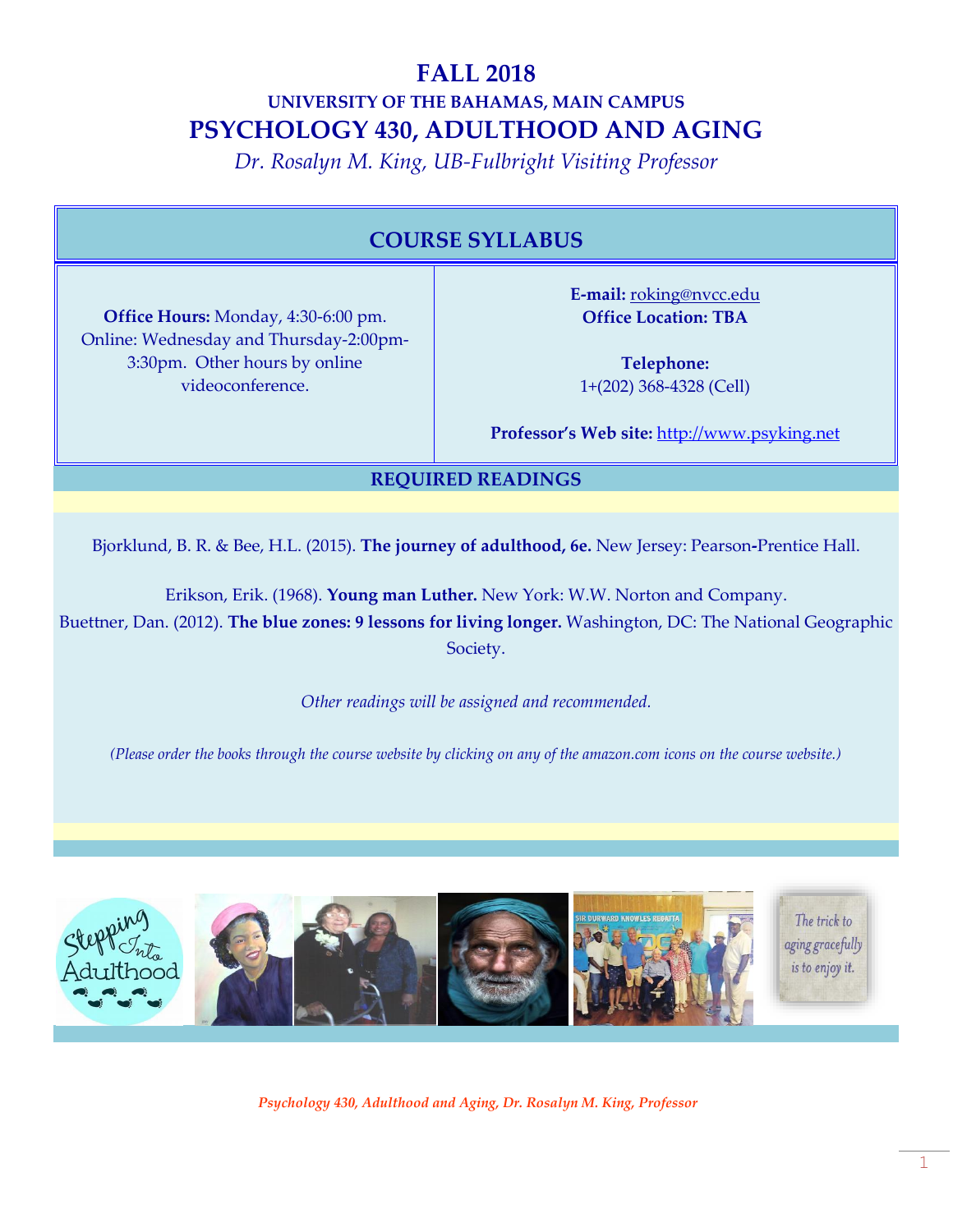# **COURSE DESCRIPTION AND OBJECTIVES**

The development of the individual is an exciting process beginning with the rapid metamorphoses of cells at conception and continuing through intricate changes of growth and aging. The study of development is also intriguing because each of us, and everyone we care about, is constantly developing. Therefore, this course embraces both scientific discoveries and personal insights.

The field of lifespan developmental psychology represents a relatively new approach to a longstanding interest in how people change with age. This course will examine the pertinent theories about development and discuss the findings from research, which reveal solutions, approaches, experimental and clinical evidence from measurement and testing.

This course is designed for you to learn about the best that the field has to offer regarding guidelines, approaches, interpretations and solutions relative to development in adulthood and aging. The goal is for you to gain new knowledge and understanding with implications for practical application. Application to everyday life will be drawn from the exploration of theories, readings, research, and discussion.

In this course, students explore the psychological and physical changes of adulthood and aging. Students assess diverse cultural variations in adult development and aging as well as research issues in adult psychology. You will accomplish some of the following: 1) become familiar with theories of adult development; 2) learn and understand the developmental milestones taking place in adulthood and aging, with a focus on physical, cognitive and psychosocial processes; 3) examine cultural influences on development, and 4) critique related readings and research on adulthood and mature adulthood.

The following objectives are set for this course:

- **CURIOSITY:** To develop and nurture a desire to learn more about development. This curiosity should be demonstrated through an enthusiasm for exploring information and knowledge set forth in the textbook, as well as discovering and examining supplementary reading material and research studies.
- **APPRECIATION:** To appreciate the complexities and subtleties of change across the lifespan, and the individual and cultural differences.
- **KNOWLEDGE:** To become knowledgeable of the current research findings and guidelines about human development that contribute to empowerment and individual growth and development.
- **UNDERSTANDING:** To learn the basic theories, concepts, principles, approaches and recommended strategies that comprise the body of knowledge about adult development and aging.
- **APPLICATION:** To apply the knowledge gained to your professional and everyday life.
- **ENJOYMENT:** To enjoy the process of dialogue, exploration, inquiry, and learning in this course.

## **CLASS SCHEDULE**

Classes will meet at the regularly scheduled time. There will be 13 to 14 class sessions. A detailed class schedule is attached.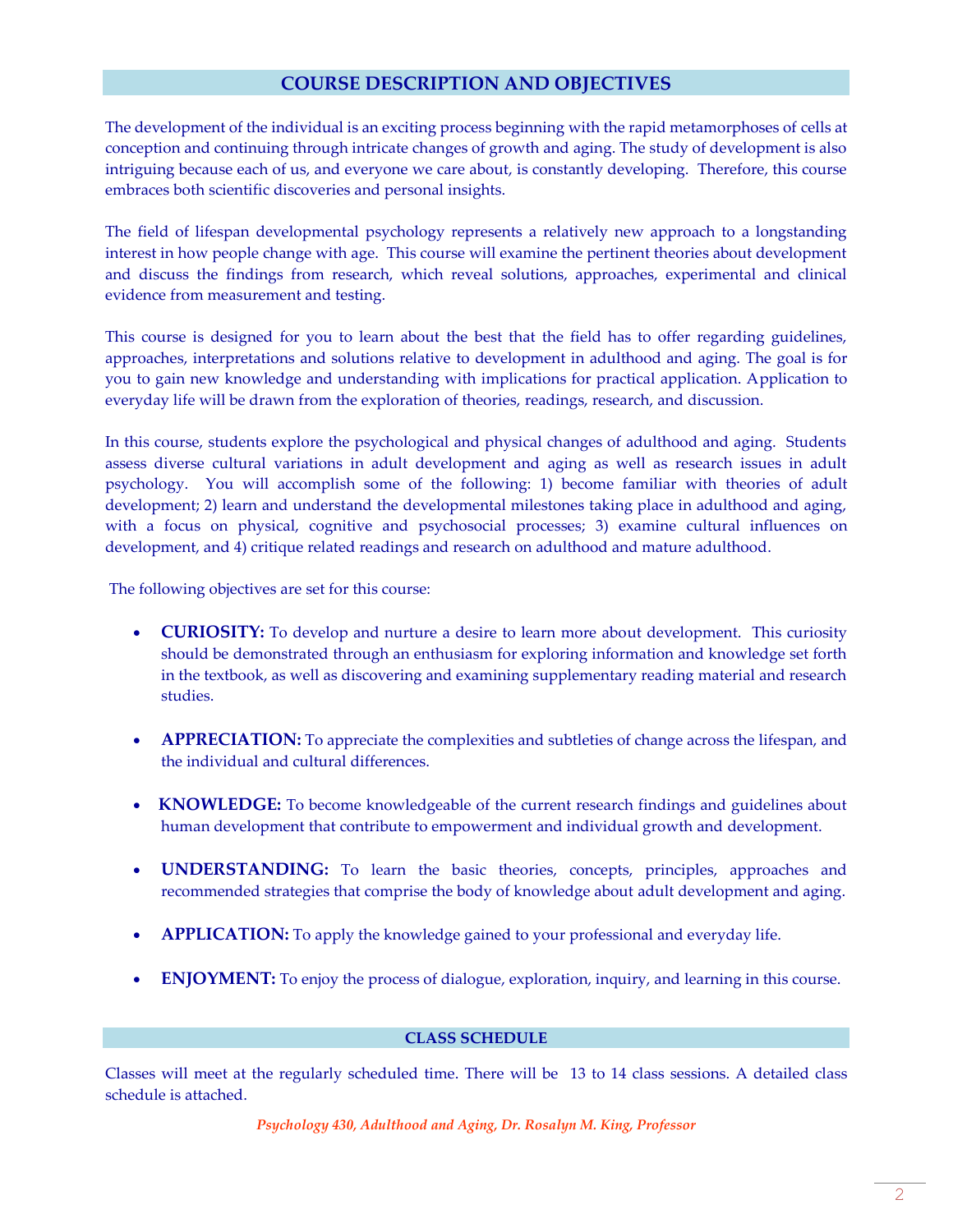#### **CLASS PREPARATION**

This course will use a combination of activities in the classroom including lecture, discussion, critiques of books and periodicals, group work, cooperative and collaborative learning, public forums, media presentations, and more.The time constraints on this course are such that your professor may not be able to lecture on all aspects of your readings*. You will be held responsible for all material assigned in your text or supplementary readings.*

Students are expected to read the assigned chapter(s) and any assigned readings before class and come to class prepared to participate. Individual students or groups of students may be asked to make special presentations in class periodically.

## **GRADED ASSIGNMENTS AND PRODUCTS**

This course allows you to learn and engage in course material in a variety of formats. Likewise, your graded assignments will include a combination of authentic oral and written assessment formats. These include: impacts and issues presentations; 2 oral book reports; written reflection ; and, a final research, field or service project in oral and digital presentation presented at a formal symposium. Below is a breakdown of your assignments.

- **I. Pre- and Post-Research and Reflective Analyses: Oral & Digital Presentations Part 1:** Impacts on Adult Development Oral Group Reports--**Up to 50 Points** Part 2: Course Summary and Policy Implications Oral Group Reports--**Up to 50 Points Total Points-100**
- **II. Adulthood: Oral Book Report and 1 Written Reflection Paper Part 1:** Erikson Book-*Young Man Luther***–Up to 50 Points Part 2:** Written Reflections on Adulthood**--Up to 50 Points Total Points-100**
- **III. Mature Adulthood: Oral Book Report and 1 Written Reflection Paper Part 1:** Buettner Book-*The Blue Zones***–Up to 50 Points Part 2:** Written Reflections on Mature Adults, Centenarians, Aging**–Up to 50 Points Total Points-100**
- **IV. Special Issues Reports: Oral & Digital Presentations Part 1:** Adulthood - **Up to 50 Points Part 2:** Mature Adulthood, Aging, Centenarians**- Up to 50 Points Total Points-100**
- **V. Symposium on Adulthood and Aging: Oral & Digital Presentations** Final Research Project (Group or Individual)-**Up to 100 Points**

#### **Total Points-100 Points**

All paper products must be submitted typewritten, adhere to the APA format, include a cover page and references. No handwritten responses will be accepted.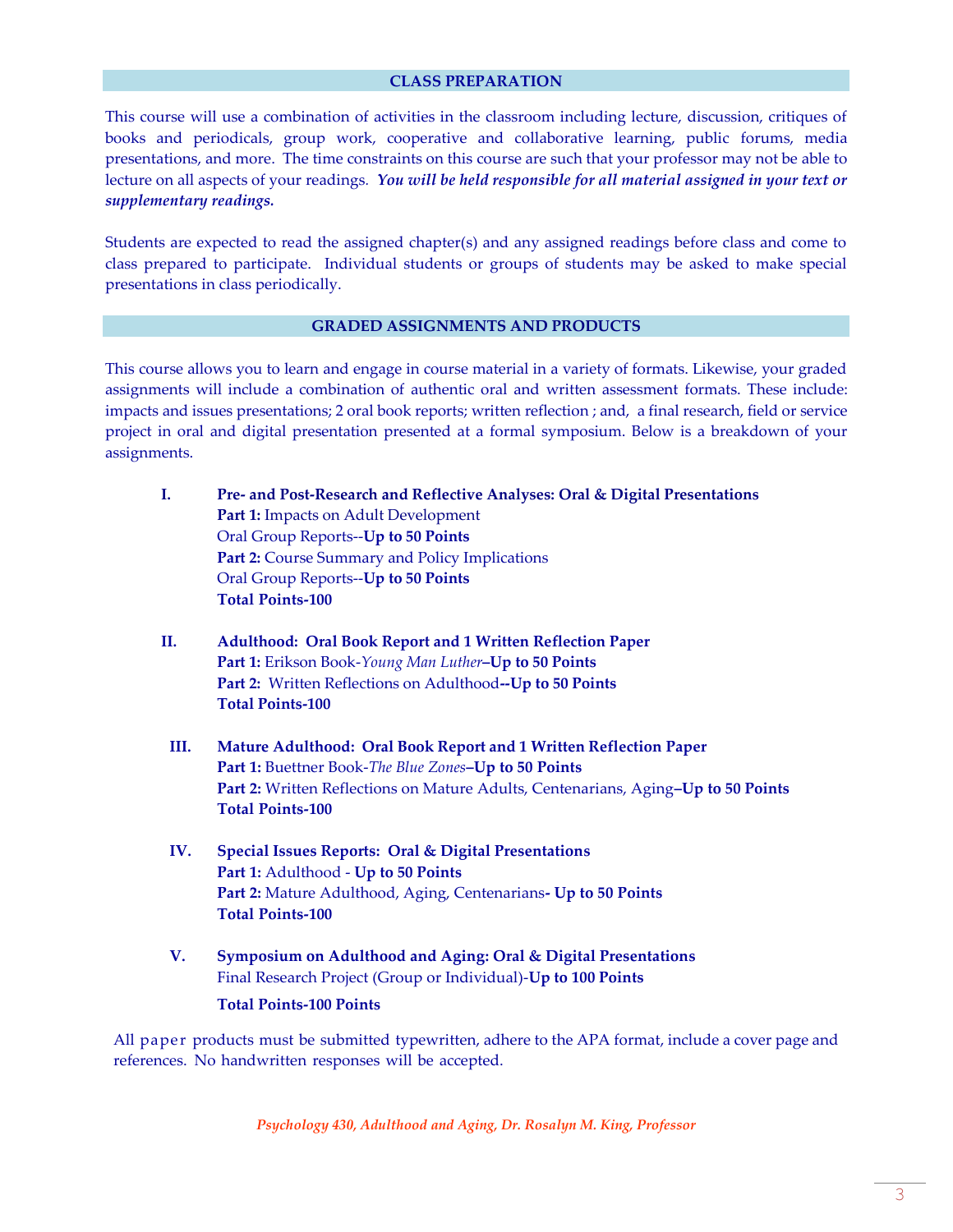# **REQUIRED FINAL DIGITAL RESEARCH PROJECT**

You have an option of choices for a final digital research project. Whatever option you choose, you must present a summary discussion in the Symposium /Forum on Adulthood and Aging to be held toward the end of the semester. *You should also be prepared to discuss your thinking relative to your final project with your professor. Please make an appointment for this discussion. Do not attempt to discuss with me via email or in the classroom.* An overview of each type of assignment is described below. You can also schedule a teleconference.

# *Digital Research Project*

Instead of a research paper, you will be required to develop a theoretically oriented research project. This project can also include an applied side; that is, you may incorporate some action-oriented research, observation or field work into the research analysis. The area of focus for your paper can be on any developmental period covered during the semester that you are interested in or want to learn more about. It should also have a topical focus.

Ideally, your project should be on the developmental period of most interest to you or have plans to pursue in your professional career; or, that you want to know more about as a current or future educator, psychology student, practitioner or scholar. You should take this project very seriously and begin to think about it early in the semester. You will be required to develop an outline of your project and submit for approval by your professor. This includes having a discussion of your thinking relative to your topic of interest and reading or research with your professor.

### **OTHER OPTIONS FOR THE FINAL DIGITAL PROJECT**

# *Digital Portfolio or Digital Research Paper*

**Portfolio development** will include a collection of articles and objects that are examples of concepts, theories, and information learned during the semester. The portfolio collection will illustrate what you have learned and how what you include and discuss is connected to what you have learned. The portfolio can include articles, editorials, photographs, video clips, interviews, exhibits, models, etc. Each item, article or object included in your portfolio must have a reflective written narrative. The reflective narrative is a critical component of the portfolio. These narratives must follow the written guidelines for portfolio development.

You are required to present your portfolio to the class during the forum. If you are interested in portfolio development, you should download the written guidelines from the course website and carefully review them. These guidelines outline the requirements and criteria for portfolio development and how it will be graded.

**Digital Research Paper** is a more traditional form of scholarly research presented in digital format. It follows the format for writing formal research papers with citations in the APA format. The great difference with the digital format is that you can link to scholarly articles, present colorful graphs and metrics and add videos and other related links to your paper to support your work. In addition, in the reference section of your paper, you can link to actual online articles.

# *Phenomenological, Field Research or Service Learning*

*Phenomenological Research and Fieldwork* can include research on the lived experiences of the adults and seniors who are the focus of this course. You can conduct phenomenological research with emerging adults, adults in early, middle and late adulthood. Further, your inquiry might investigate centenarians or longevity techniques used by these individuals. You can also consider conducting field research and observations in many settings where you can study these populations, such as senior centers, retirement living communities,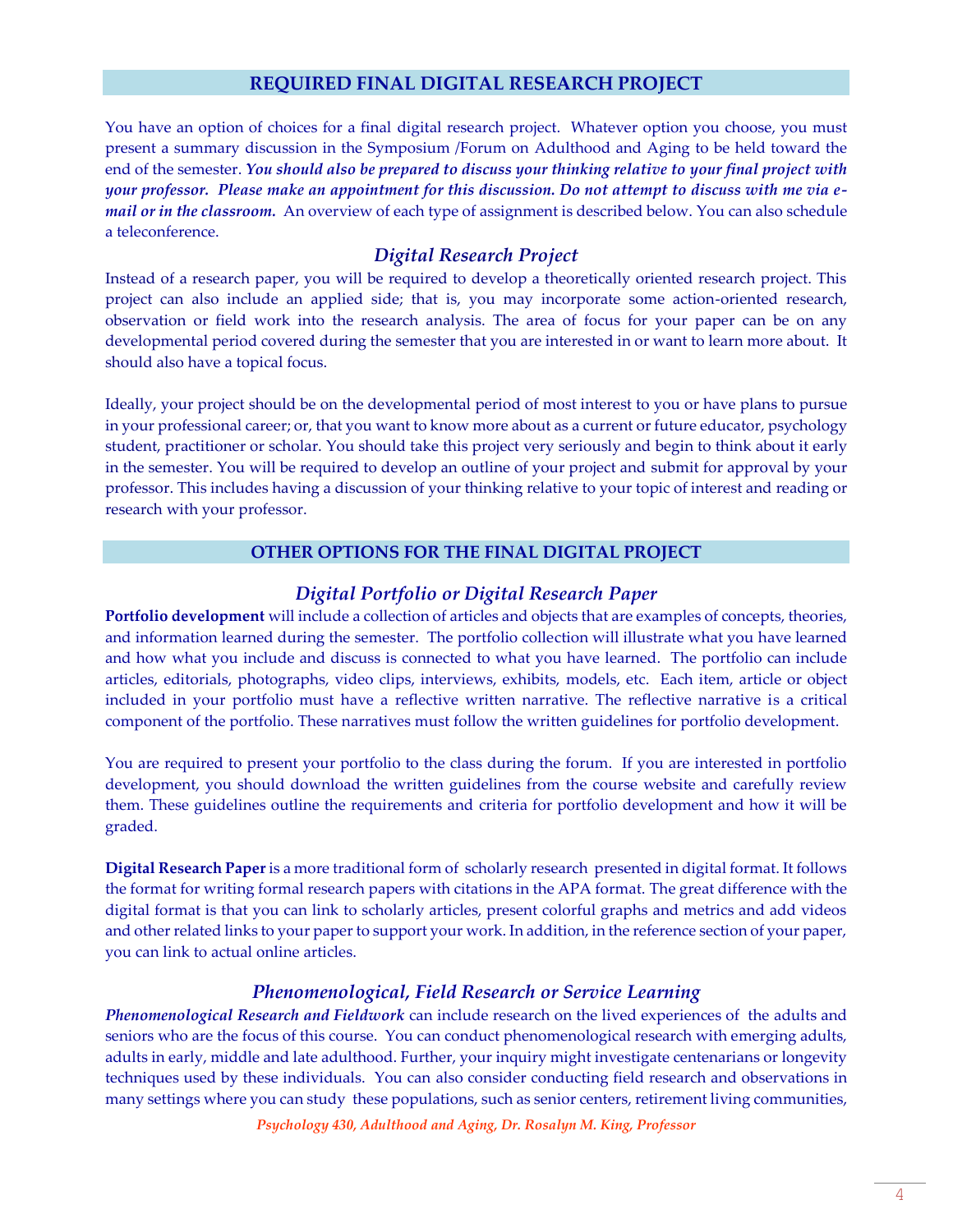senior daycare centers, nursing homes, assisted living facilities, rehabilitation centers and more. You can research and interview developmental scientists and other practitioners working with these populations. If you are currently working in a setting with these populations, you can use your setting for research.

Your research and field experience must be prefaced with a research question or questions that you would like to address along with a review of the related literature on the topic you choose. This review will provide the background information necessary to prepare for the field research and to assist in developing your research question(s). Therefore, your background research should be conducted prior to your going into the field. If you are interested in fieldwork, you should begin to read the research and seek guidance from your professor on preparing for fieldwork, including negotiating entry, observation methods, interview methods, field questions, preparing reports and how to exit the field site.

*Service Learning* is an opportunity to perform 8-16 hours of community service in a psychology-human development related setting with the populations that are the subject of this course. Service learning programs involve students in organized community service that addresses local needs. At the same time, you are developing your academic skills and sense of civic responsibility and commitment to the community. You serve and learn. In this regard, you will select an organization related to your area of interest. You are responsible for finding and negotiating entry into an organization for your service.

You are required to write a description of your service or produce a photographic essay and journal; or, you can produce a videotape of your service. (Please note that you must get permission from the subjects and the institution to take photographs, etc. in keeping with the ethical standards.) You also are required in your final report to discuss the significance of your service to your personal, professional and academic development. Students must also address how the service is related to course content covered in class during the semester. If you are interested in participating in service learning, *please download written guidelines for Service Learning Projects and the required components of the paper/presentation along with the grading criteria from the course website.*

# *Develop Outline, Discuss and Seek Permission for all Research Projects*

Make an appointment to meet with me. A good time will be during the development of your initial thinking and as you prepare an outline from your readings. **Please do not attempt to discuss your paper or plans with me during class time or during the break. I will not remember the details, nor am I focused clearly on your needs at that time. My energies during class time are on delivering instruction. Make a separate appointment to talk to me during office hours. Or, schedule an online videoconference or teleconference at a mutually convenient time.**

*Note: If you require any special accommodations, please do not attempt to discuss or submit forms during class time. You must make an appointment to meet with the professor about your special needs.*

# **SYMPOSIUM ON DEVELOPMENT**

At the end of the semester, you will be required to present your final research project in a student symposium on development. Presentations may be in teams, groups or individual. You will be graded during the presentation based on a set of criteria.

You can be as creative and imaginative as you wish during your presentation at the symposium. You can use videos, overheads, handouts, and other forms of media. Student presenters should consider this experience as practice for participation in a formal conference where participants are coming to learn new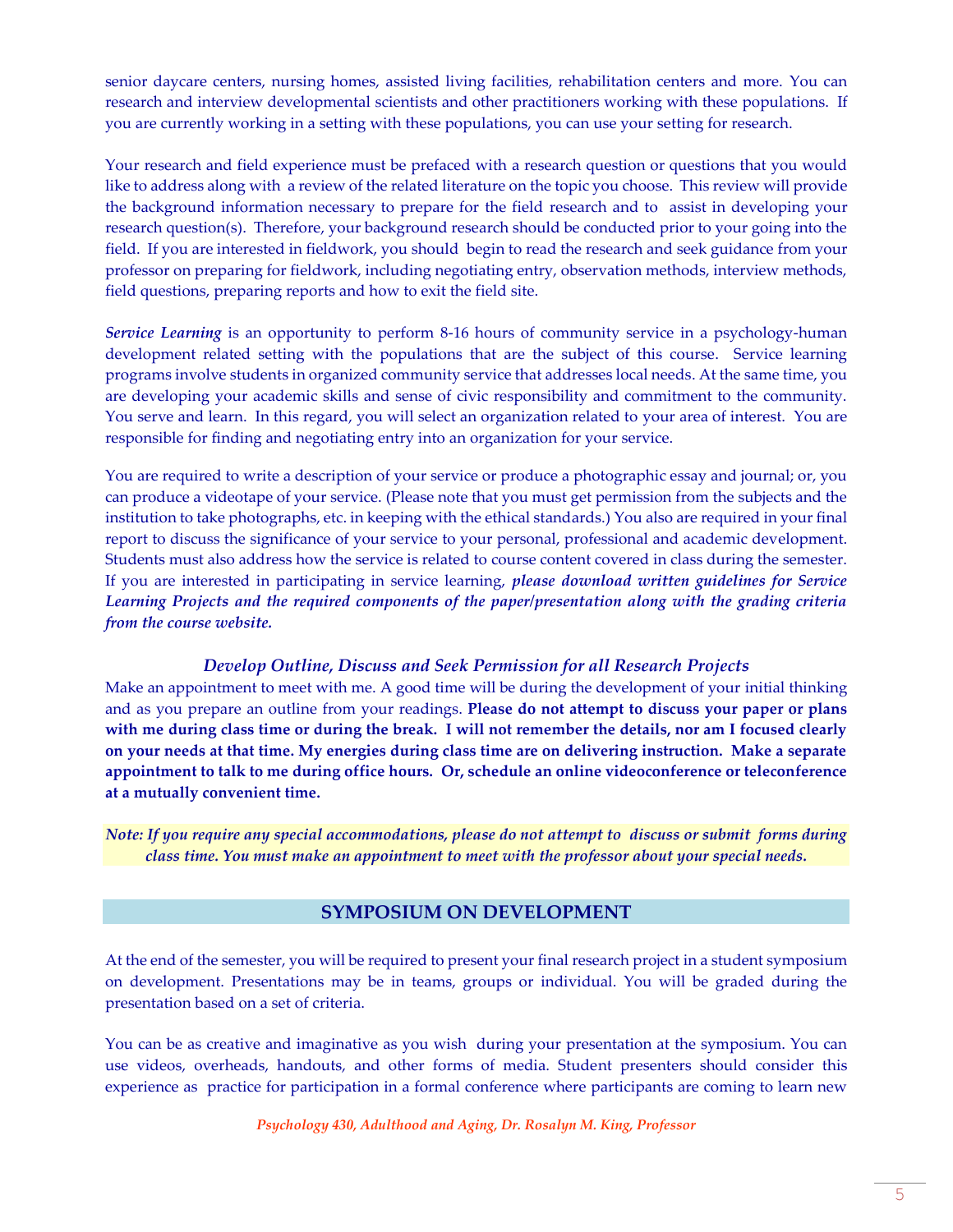information. Therefore, you should conduct your presentation in a professional manner. Your topic and an abstract of your presentation/paper should be provided to the instructor the week before the forum to be included in the program for participants. Time allocations will be provided and usually are limited to 15-20 minutes, depending on the size of the class.

For this symposium, students in the class can invite the public, parents, other students and guests to attend. One or more students will be asked to volunteer from the class to serve as Coordinator(s). The Coordinator will be responsible for organizing and developing the program, advertising the forum to the campus and public, preparing and posting flyers around campus, coordinating the potluck reception. *Bonus Points are earned by students serving as coordinators.*

The formal product also should be ready to hand-in at the time of the forum. The product required is a printout of the slide presentation in slide format. Remember that this digital presentation should include references, citations in the body of the presentation and use the APA format.



### *Style and Formatting*

It is required that you use the official **American Psychological Association (APA)** format for your written papers and projects in this class. *See the* **Publication Manual of the American Psychological Association or the Concise Rules of APA or the Online Style Manual.** The research project must include citation of bibliographic data sources - in the body of the paper and on a reference page at the end of the presentation. It is advised that you begin early in the semester learning the APA format as you will be penalized for using any other form. You can also go to the APA web site to get examples of how to cite data sources including sources from the Internet and how to put a reference page together at: http://www.apastyle.org. On this page find the Frequently Asked Questions (FAQs) section. You also can purchase online your own copy of: *Mastering APA Style for Students*.

Another critical formatting requirement is that **you must include subtitles in the body of your presentation or paper.** *Please do not submit a running paper with no subtitles and no cited references included in the body of the paper*. Please also **do not** title your reference page as "*Works Cited;*" but instead "*References.*" Use only **the APA format for writing your paper**. If you need more direction on this point, please make an appointment to meet with me.

# *Plagiarism*

**Plagiarism will not be tolerated. Plagiarism can be defined as presenting the ideas or words of another as one's own.** Any information taken directly from a source should be credited to that author and/or source in a footnote. Even if you are paraphrasing an author's idea, you should give credit to that author. A paper written without any citation of sources in the body will be suspect and you could be accused of plagiarism. Please be careful and ethical in this regard. Also list all your citations on your reference page.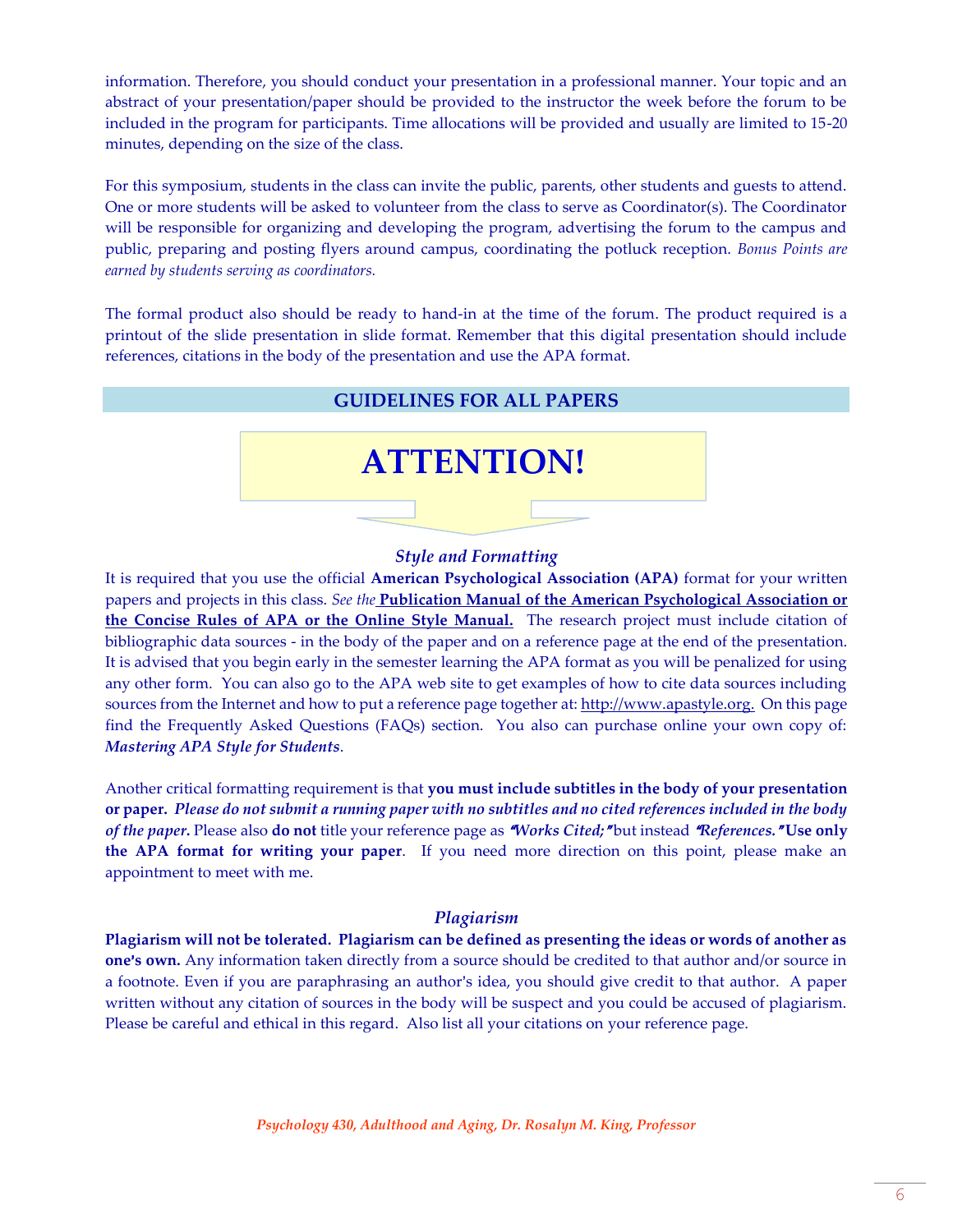

# *Cover Page*

**Your paper and any submitted assignments should include a cover page, with your name, course, instructor's name, type of paper or project and topic of paper or project. Also indicate the number of the project. Such as: Portfolio for Exam #1, etc. Your paper should be submitted on time. Papers will not be accepted after the due date. Papers should be between 5-8 pages in length. PAPERS SHOULD NOT BE OVER 10 PAGES.**



*Regarding Sources from the Internet*

**All sources taken from the Internet should be appropriately cited. Please consult the research manuals in the library, the APA Style page on their web site, or the sources listed in the web course for the proper written citation of Internet sources.** You may not **solely** use the Internet for sources included in your paper.

# *Internet sources may not amount to more than half the sources used in your paper unless they are from scholarly online journals or sites with scholarly citations of content.*

It is recommended that you use the College library online research data base for your research. Your professor strongly recommends you carefully screen the articles selected from the Internet for their validity and credibility. While the Internet is an invaluable resource, there are many reports that are not credible there also. If you are unclear about an article's validity, please check with your instructor before using it.

*WIKIPEDIA is not an acceptable bibliographic entry and should only be used as a general reference leading to other sources. It is highly recommended that you not quote or cite Wikipedia in any scholarly report in this course.*

# **Grading Criteria for Research Projects**

All papers, reports will be read and evaluated based on a set of criteria and a point system totaling 100 points. Criteria will include: **organization and format (10 points); clarity/quality of content (25 points); typed paper with cover page (10 points); documentation and citation of data sources in text, or review and discussion of literature, or thinking and analysis displayed (25 points); thoroughness and conciseness of content (20 points); and inclusion of a bibliography with at least 6 sources (10 points).** All other projects will be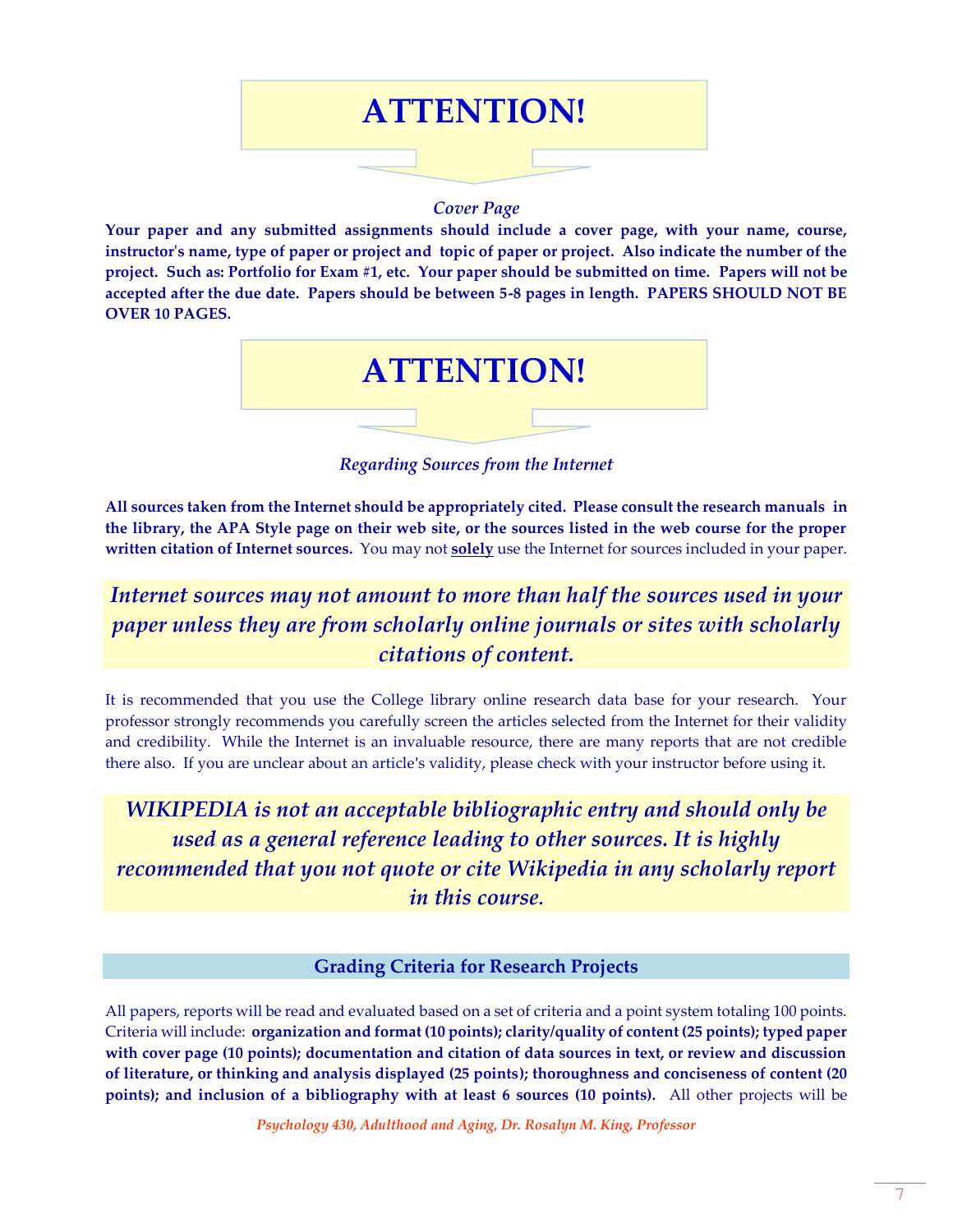evaluated using a set of criteria as indicated on your guidelines handout for each type of project as found on the course website. All papers should be typewritten.

# *Overall Grading Policy*

For this class, you are responsible for all assignments which will total 5 grades. Your course grade will be determined by adding raw scores from all assignments and examinations and computing the average score. Therefore, every assignment is important. **It is important to make every grade. Missing any grade assignment can result in your failing this course.** The grading system is as follows: **100-90=A; 89-80=B; 79- 70=C; 69-60=D; 59 & Below=F.**

# **ATTENDANCE AND PARTICIPATION**

Students are expected to attend all class sessions except in cases of emergency (e.g., illness, death in the family), the advent of religious holidays - the observance of which requires restriction of daily activity), or when participating in official college functions (e.g., field trips or other designated events). **In these cases, you are to inform the instructor prior to missing class as to the reason for your anticipated absence**. **In the case of absence for special personal reasons other than those mentioned, it is your responsibility to confer with the instructor about whether the absence is to be considered as excused. You will be penalized for an excessive number of absences.** Attendance and participation will be factored into all grades. Points will be deducted from the total grade for persons with poor class attendance. **Being on time for class also is important.**

# **ATTENTION!**

*It is your responsibility to withdraw from the course before the designated withdrawal date. Your instructor will not withdraw you and you will receive an F grade for nonattendance unless you provide documentation of extenuating circumstances.*

# *BONUS POINTS*

You can receive several bonus points to be added to your final average at the end of the semester for your participation in a variety of related class activities during the semester, including your participation and class summaries.

# **OTHER REQUIREMENTS**

#### *Class Summaries*

Students will be asked to volunteer (or randomly selected) to summarize the activities and discussion of the previous class based on their notes, understanding or analysis. This summary takes place at the beginning of each class. The assigned student will be responsible for providing their own thinking and analysis of information covered in the previous class and to discuss how the material discussed can be applied to everyday life.

*Psychology 430, Adulthood and Aging, Dr. Rosalyn M. King, Professor* Each student assigned to provide the summary should also be prepared to bring a one-minute motivator to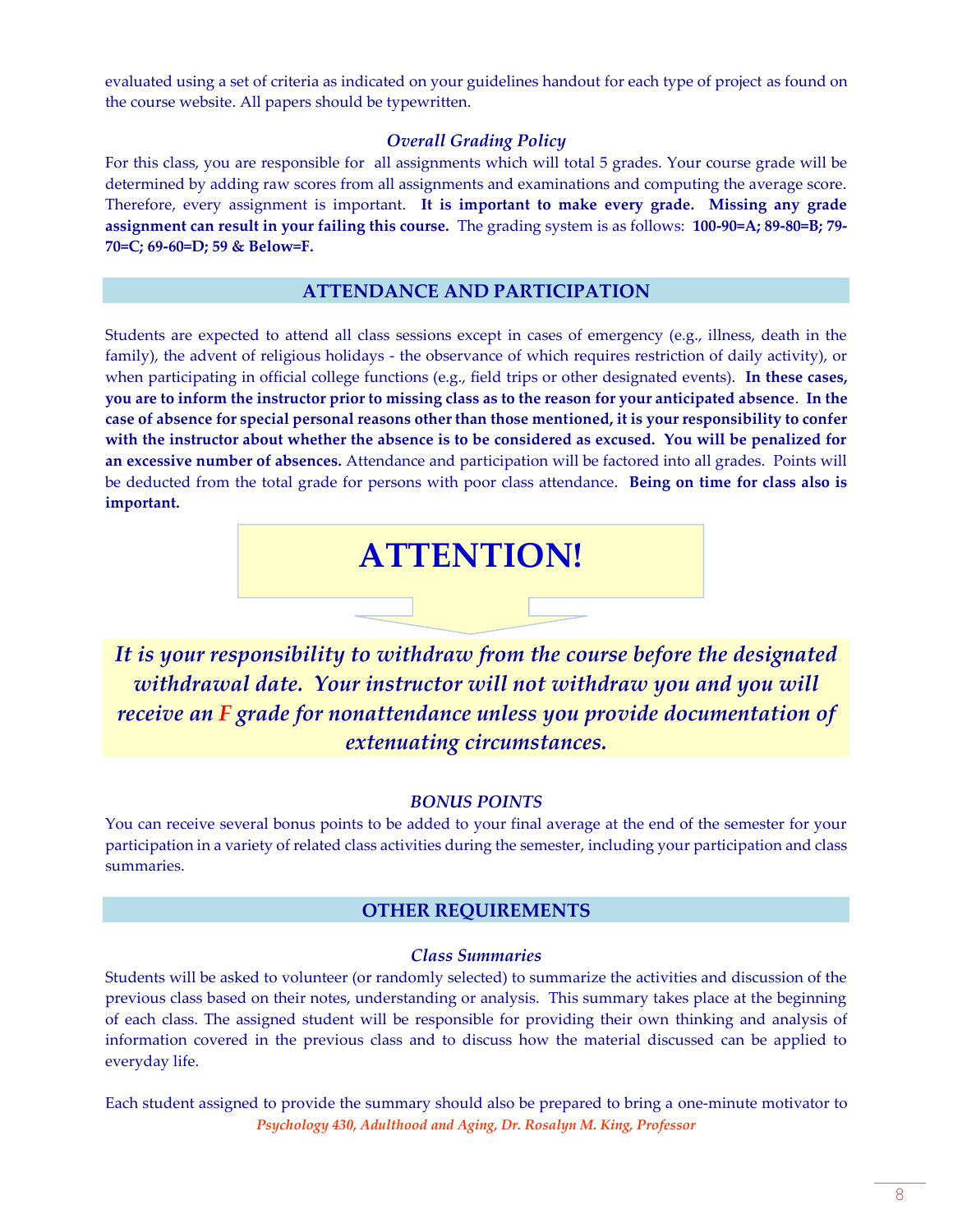class to energize your classmates. This one-minute motivator could be a poem, a game, a puzzle, some physical activity, a song, a quotation or something innovative and creative from your imagination. The beginning of class is also a time that you may share with the class an article or study you have read related to the topic of discussion.

### *Class Presentations*

Students may be asked to make special presentations or share thinking or written assignments. All students are required to make a brief presentation of their research paper/project to the class during the topical forums. This is an opportunity for all of us to benefit from your research by sharing information, knowledge and scientific data.

## *Creating an Ideal Learning Environment*

We are confident that you will continue to make every effort to help create a warm, friendly, courteous, respectful, and positive learning environment for all in the classroom. Please turn off cell phones and take your hat off when entering the classroom. Talking with classmates during class lectures and discussion will not be tolerated. This also is disruptive and disrespectful to your instructor and your classmates. **Regardless of the clock, please wait until the instructor indicates that the class has ended before closing books, gathering belongings, putting on coats, etc. This is disrespectful and disruptive to others.**

# *Outside Assistance*

Students are encouraged to use the many services offered by the university to assist and support your academic work. This includes the counseling center, the writing center, the tutoring center, among others. These services are available to you at no cost to aid and support your learning. Meetings may also be arranged with the instructor for assistance during office hours or by appointment.

> *For Course Syllabus and Honor Code Statement, all rights reserved. Do not quote or cite without permission or recognition of authorship. R. M. King* 2018